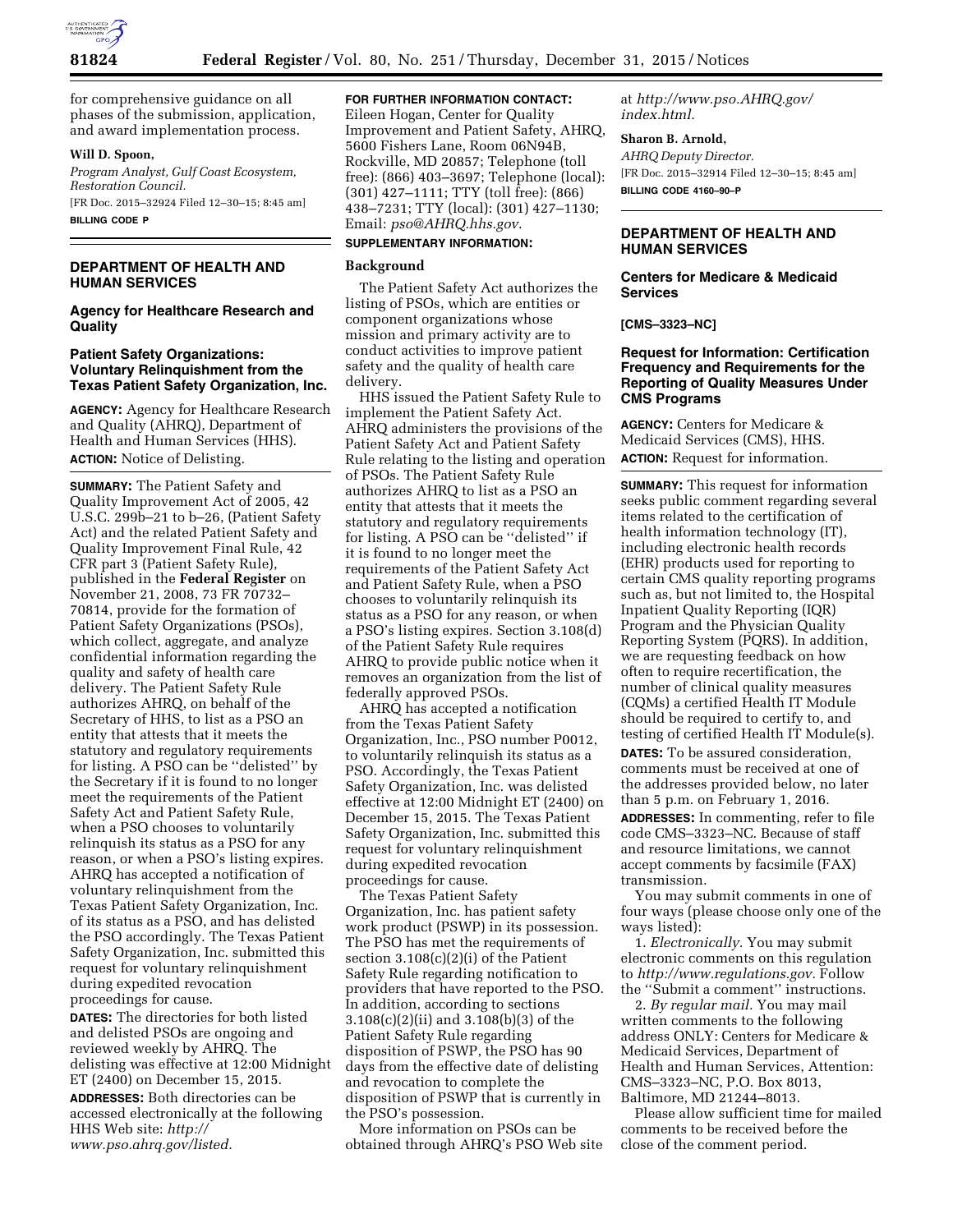3. *By express or overnight mail.* You may send written comments to the following address ONLY: Centers for Medicare & Medicaid Services, Department of Health and Human Services, Attention: CMS–3323–NC, Mail Stop C4–26–05, 7500 Security Boulevard, Baltimore, MD 21244–1850.

4. *By hand or courier.* Alternatively, you may deliver (by hand or courier) your written comments ONLY to the following addresses:

a. For delivery in Washington, DC— Centers for Medicare & Medicaid Services, Department of Health and Human Services, Room 445–G, Hubert H. Humphrey Building, 200 Independence Avenue SW., Washington, DC 20201.

(Because access to the interior of the Hubert H. Humphrey Building is not readily available to persons without Federal government identification, commenters are encouraged to leave their comments in the CMS drop slots located in the main lobby of the building. A stamp-in clock is available for persons wishing to retain a proof of filing by stamping in and retaining an extra copy of the comments being filed.)

b. For delivery in Baltimore, MD— Centers for Medicare & Medicaid Services, Department of Health and Human Services, 7500 Security Boulevard, Baltimore, MD 21244–1850.

If you intend to deliver your comments to the Baltimore address, call telephone number (410) 786–9994 in advance to schedule your arrival with one of our staff members.

Comments erroneously mailed to the addresses indicated as appropriate for hand or courier delivery may be delayed and received after the comment period.

# **FOR FURTHER INFORMATION CONTACT:** Lisa Marie Gomez, 410–786–1175.

## **SUPPLEMENTARY INFORMATION:**

*Inspection of Public Comments:* All comments received before the close of the comment period are available for viewing by the public, including any personally identifiable or confidential business information that is included in a comment. We post all comments received before the close of the comment period on the following Web site as soon as possible after they have been received: *[http://](http://www.regulations.gov) [www.regulations.gov.](http://www.regulations.gov)* Follow the search instructions on that Web site to view public comments.

Comments received timely will also be available for public inspection as they are received, generally beginning approximately 3 weeks after publication of a document, at the headquarters of the Centers for Medicare & Medicaid Services, 7500 Security Boulevard,

Baltimore, Maryland 21244, Monday through Friday of each week from 8:30 a.m. to 4 p.m. To schedule an appointment to view public comments, phone 1–800–743–3951.

#### **I. Background**

The Health Information Technology for Economic and Clinical Health Act (Title IV of Division B of the American Recovery and Reinvestment Act of 2009 (ARRA) and Title XIII of Division A of the ARRA) authorizes incentive payments under Medicare and Medicaid for the adoption of and meaningful use of certified EHR technology (CEHRT) and downward payment adjustments under Medicare for failure to demonstrate meaningful use. Eligible professionals (EPs), eligible hospitals, and critical access hospitals (CAHs) that seek to qualify for incentive payments or avoid negative payment adjustments under the Medicare and Medicaid EHR Incentive Programs are required to use CEHRT. Some CMS quality reporting programs, such as the Hospital Inpatient Quality Reporting (IQR) Program and Physician Quality Reporting System (PQRS), either require or provide the option to use certified EHR technology, as defined under the EHR Incentive Program, for reporting quality data.

The Office of the National Coordinator for Health Information Technology's (ONC's) ''2015 Edition Health Information Technology (Health IT) Certification Criteria, 2015 Edition Base Electronic Health Record (EHR) Definition, and ONC Health IT Certification Program Modifications Final Rule'' (80 FR 62601) (2015 Edition final rule), establishes the capabilities and specifies the related standards and implementation specifications that CEHRT needs to include to support the achievement of meaningful use by EPs, eligible hospitals, and CAHs. ONC's Health IT Certification Program provides a process by which Health IT Module(s) can be certified so that they meet the standards, implementation specifications, and certification criteria that have been adopted by the Secretary. CEHRT is defined for the Medicare and Medicaid EHR Incentive Programs in 42 CFR 495.4. The definition establishes the requirements for EHR technology that must be used by providers to meet the MU objectives and measures or to qualify for an incentive payment under Medicaid for adopting, implementing, or upgrading CEHRT. For example, a Health IT Module is presented for certification to a criterion with a percentage-based measure and the Health IT Module can meet the ''automated numerator recording'' criterion or ''automated measure

calculation'' criterion. The CQM data reported to us must originate from EHR technology that is certified in accordance with the ONC Health IT Certification Program's requirements (77 FR 54053).

As stated in the Medicare and Medicaid Programs; Electronic Health Record Incentive Program—Stage 3 and Modifications to Meaningful Use in 2015 through 2017 final rule (80 FR 62894), in 2017, all EPs, eligible hospitals, and CAHs have two options to report CQM data, either through attestation or use of established methods for electronic reporting where feasible. However, starting in 2018, EPs, eligible hospitals, and CAHs participating in the Medicare EHR Incentive Program must electronically report CQMs using CEHRT where feasible; and attestation to CQMs will no longer be an option except in certain circumstances where electronic reporting is not feasible.

#### **II. Solicitation of Comments**

We are soliciting public input on the following areas of certification and testing of health IT, particularly relating to how often to require recertification, the number of CQMs a certified Health IT Module should be required to certify to, and the testing of certified Health IT Module(s) in order to reduce the burden and further streamline the process for providers and health IT developers while ensuring such products are certified and tested appropriately for effectiveness. The feedback will inform CMS and ONC of elements that may need to be considered for future rules relating to the reporting of quality measures under CMS programs. This request for information is part of the effort of CMS to streamline/reduce EP, eligible hospital, CAH, and health IT developer burden.

### *A. Frequency of Certification*

We conduct an annual analysis of CQM specifications in order to ensure measure efficacy, accuracy, and clinical relevance. Any updates to the calculation of a CQM through this process are released with the annual updates to the electronic specifications for EHR submission published by CMS (*[https://www.cms.gov/Regulations-and-](https://www.cms.gov/Regulations-and-Guidance/Legislation/EHRIncentivePrograms/eCQM_Library.html)[Guidance/Legislation/](https://www.cms.gov/Regulations-and-Guidance/Legislation/EHRIncentivePrograms/eCQM_Library.html) [EHRIncentivePrograms/eCQM](https://www.cms.gov/Regulations-and-Guidance/Legislation/EHRIncentivePrograms/eCQM_Library.html)*\_ *[Library.html](https://www.cms.gov/Regulations-and-Guidance/Legislation/EHRIncentivePrograms/eCQM_Library.html)*). Because we require the most recent version of the CQM specifications to be used for electronic reporting methods (79 FR 67906 and 80 FR 49760), we understand that health IT developers must make CQM updates annually and providers must regularly implement those updates to stay current with the most recent CQM version. To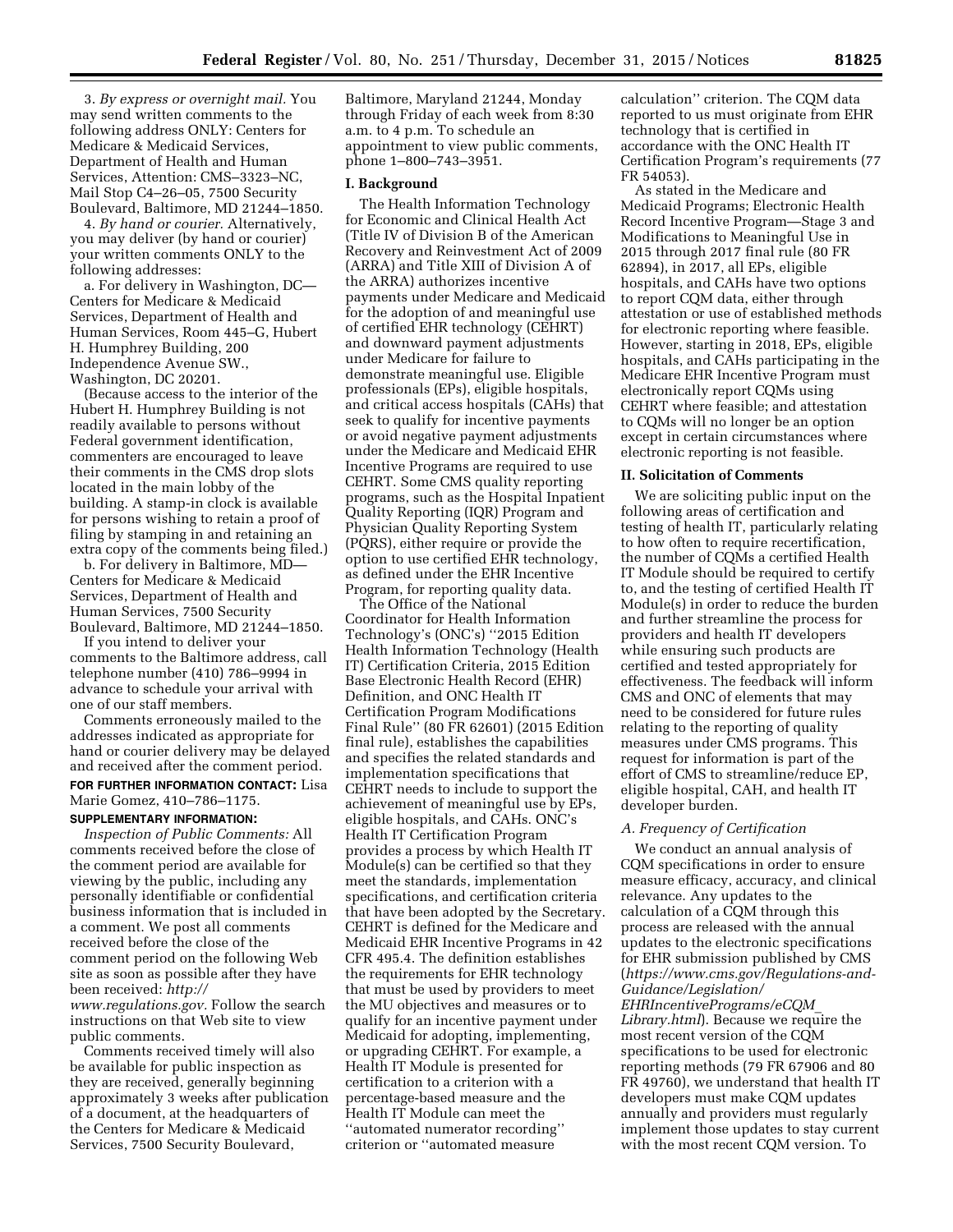ensure accuracy of the implementation of these updates, we have considered requiring recertification of already certified EHR products with these annual updates. We understand that standards for electronically representing CQMs continue to evolve, and believe there may be value in retesting certified Health IT Modules (including CEHRT) periodically to ensure that CQMs are being accurately calculated and represented, and that they can be reported as required. However, we have not required this recertification to date. With the continuing evolution of technology and clinical standards, as well as the need for a predictable cycle from measure development to provider data submission, we indicated, in the Fiscal Year (FY) 2016 Hospital Inpatient Prospective Payment Systems (IPPS) and Long-term Care Hospital (LTCH) Prospective Payment System (PPS) final rule (80 FR 49760) (hereinafter referred to as the FY 2016 IPPS/LTCH PPS final rule), that we would be issuing a request for information on the establishment of an ongoing cycle for the introduction and certification of new measures, the testing of updated measures, and the testing and certification of submission capabilities.

While we believe that health IT developers should test and certify their products to the most recent version of the electronic specifications for the CQMs when feasible, we understand the burdens associated with this requirement and therefore, have not historically required re-certification of previously certified products when updates are made to CQM electronic specifications or to the standards required for reporting. During the FY 2016 IPPS/LTCH PPS rulemaking process, we received comments and requests from stakeholders to change this policy. We acknowledge that the certification process can be burdensome to health IT developers and believe that annual certification could compress the timeline for CQM and standard updates. We also acknowledge that stakeholders and providers reporting electronic CQMs have an interest in ensuring that their Health IT Module is tested and certified to the most recent version of electronic CQM specifications. We are soliciting feedback regarding testing and recertification, particularly relating to: The requirement for CEHRT products to be recertified when a new version of the CEHRT is available in order to ensure the accuracy of implementation; and the requirement for Health IT Modules to undergo annual CQM testing through CMS approved testing tools and the ONC Health IT Certification Program.

We are also seeking comment on the following.

• What is the burden (both time and money) of additional testing and recertification?

• What are the benefits of requiring additional testing and recertification? • How will it affect the timeline for CQM and standard updates?

• What are the benefits and challenges of establishing a predictable cycle from measure development to provider data submission?

### *B. Changes to Minimum CQM Certification Requirements*

The Medicare and Medicaid Programs; Electronic Health Record Incentive Program—Stage 3 and Modifications to Meaningful Use in 2015 through 2017 final rule (80 FR 62761) specifies the meaningful use criteria that EPs, eligible hospitals, and CAHs must meet in order to qualify for Medicare and Medicaid EHR incentive payments and avoid downward payment adjustments under Medicare. We believe EHRs should be certified to more than the minimum number of CQMs as required by the ONC 2014 Edition Base EHR definition of a minimum of 9 CQMs for EPs or 16 for eligible hospitals and CAHs (80 FR 16771, see also 45 CFR 170.102). With health IT developers having EHRs certified to the minimum number of CQMs, EPs, eligible hospitals, and CAHs may have limited CQMs available to them and may not be able to report on CQMs that are applicable to their patient population or scope of practice. As stated in the preamble of the final rule (80 FR 62895), we believe EPs, eligible hospitals, and CAHs should have a choice of which CQMs to report so that they can report on those CQMs most applicable to their patient population or scope of practice. Accordingly, we are soliciting comment on the following policy options that could provide greater choice for EPs, eligible hospitals, and CAHs. Specifically, we are soliciting comment on: The feasibility of health IT developers complying with the requirements of each option in the first year in which the requirements would become effective; the impact of each option on EPs, eligible hospitals/CAHs, and health IT developers; and what we would need to consider when assessing each of these options.

• *Option 1:* Require EP health IT developers to certify Health IT Modules to all CQMs in the EP selection list; and require eligible hospital/CAH health IT developers to certify to all CQMs in the selection list for eligible hospitals and CAHs.

• *Option 2:* Incrementally increase the number of CQMs required to be certified each year until Health IT Modules are certified for all CQMs available for reporting by EPs, eligible hospitals, and CAHs to meet their CQM reporting requirements. For Option 2, we invite input on the advantages and disadvantages of an incremental increase in the number of CQMs required to be certified each year.

• *Option 3:* Require EP health IT developers to certify health IT products to more than the current minimum number of CQMs required for reporting, but not to all available CQMs.

For Option 3, we invite stakeholders' input regarding the following approaches that are specific examples of implementation of the policy goal:

• *Option A:* An approach that would set a minimum number of measures health IT developers must certify to for EP settings or eligible hospital/CAH settings that is greater than the minimum number required for provider reporting. For example, EP health IT developers could be required to certify to a minimum of 15 measures, and eligible hospital/CAH health IT developers could be required to certify to a minimum number of 25 measures. We note that these numbers are provided as examples only, and we solicit comment on the appropriate number health IT developers could be required to certify to. Under this approach, health IT developers could choose from any measures in the list of available CQMs.

• *Option B:* An EP-specific approach that would require an EP health IT developer to certify to all the measures in a core/required set and all the measures in at least one specialty measure set relevant to the scope of practice for which the product is intended. We are looking for feedback on the general concept of requiring health IT developers to ensure that they are certified to the types of measures that are most relevant to their client base. For example, if a product serves multiple specialties, then it needs to be certified to the measures that are most likely needed by all of the specialties it serves. On the other hand, if the product is a niche product, such as a dental product, then it only needs to be certified to the measures that are relevant for that particular section of the market. As another example, we have provided a pediatric recommended core set<sup>1</sup> and an adult recommended core

<sup>1</sup>*[http://www.cms.gov/Regulations-and-Guidance/](http://www.cms.gov/Regulations-and-Guidance/Legislation/EHRIncentivePrograms/Downloads/2014_CQM_PrediatricRecommended_CoreSetTable.pdf) [Legislation/EHRIncentivePrograms/Downloads/](http://www.cms.gov/Regulations-and-Guidance/Legislation/EHRIncentivePrograms/Downloads/2014_CQM_PrediatricRecommended_CoreSetTable.pdf) 2014*\_*CQM*\_*[PrediatricRecommended](http://www.cms.gov/Regulations-and-Guidance/Legislation/EHRIncentivePrograms/Downloads/2014_CQM_PrediatricRecommended_CoreSetTable.pdf)*\_ *[CoreSetTable.pdf](http://www.cms.gov/Regulations-and-Guidance/Legislation/EHRIncentivePrograms/Downloads/2014_CQM_PrediatricRecommended_CoreSetTable.pdf)*.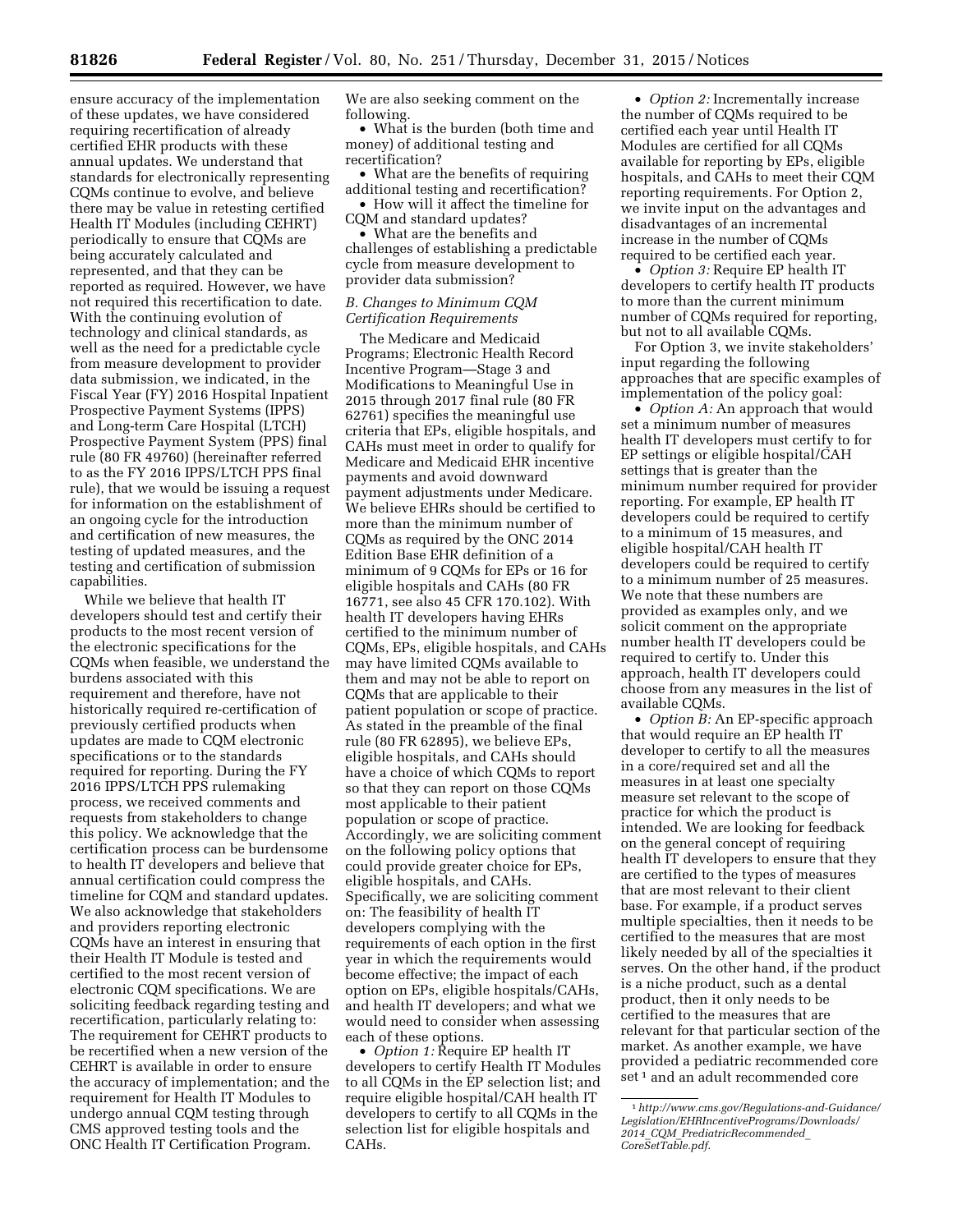set<sup>2</sup> of measures. Note that none of the measures in the core sets are currently required for health IT developer certification, but only recommended. We solicit comment on whether we should require health IT developers to certify to all the measures in a core set depending on whether the product is intended to serve pediatric or adult settings. We are considering a structure for providing specialty measure sets similar to those recommended under the PQRS 3 which have been developed by CMS together with specialty societies. These specialty measure sets have been developed to ensure that measures represented within Specialty Measure Sets accurately illustrate measures that are relevant within a particular clinical area. While soliciting general comment on this proposed alternate approach, we recognize that there may not be a specialty measure set for every specialty type eligible to participate in the EHR Incentive Programs. We are working on increasing the number of specialties for which there is a Specialty Measure Set in PQRS, but solicit comment on what additional specialties would benefit from a Specialty Measure Set and whether there are efforts underway to establish a list we could consider for our programs. We also acknowledge that there may not be e-specified CQMs available for every Specialty Measure Set and solicit comments on whether this approach would achieve the desired goal for all specialty types to have certified measures relevant to their scope of practice available in their certified Health IT Module.

• *Option C:* Another approach with 3 options from which a health IT developer must choose one:

++ Multispecialty health IT developer—certifies all CQMs.

++ Primary care health IT developer certifies a set of primary care CQMs.

++ Specialty provider health IT developer—certifies a minimum number of CQMs on an ''a la carte'' basis.

For this approach, we solicit comment on the number of measures that would be reasonable to require for certification under the ''primary care health IT developer'' option as well as the ''specialty provider health IT developer'' option. We invite general comment on this overall approach.

We are soliciting public input on other ways of grouping or classifying measures to ensure applicability and selection for providers. For example,

one method of grouping measures could be by those that are invasive (for example, surgical), non-invasive, and cognitive. Another method could be by setting of care/venue.

As stated in the Medicare and Medicaid Programs; Electronic Health Record Incentive Program—Stage 3 and Modifications to Meaningful Use in 2015 through 2017 final rule (80 FR 62895), any specific proposals for the number of measures vendors would be required to certified to would be outlined in separate notice and comment rulemaking such as the Physician Fee Schedule or Inpatient Prospective Payment Systems rules.

## *C. CQM Testing and Certification*

ONC offers health IT certification for CQMs to record and export, import and calculate, and electronically report CQMs through its ONC Health IT Certification Program. This year, ONC has adopted a new edition of certification criteria in the 2015 Edition final rule (80 FR 62601). One objective of testing for the 2015 Edition CQM criteria (80 FR 62651) is to increase testing robustness (for example, increasing number of test records, robustly testing pathways by which a patient can enter the numerator or denominator of a measure), thereby ensuring that all certified products have capabilities commensurate to the increased requirements enumerated in the 2015 Edition final rule.

In the 2011 and 2014 Editions of certification criteria, the certification program sought to test basic capabilities and minimum requirements. Our expectation is that as time progresses and technology improves, EHR systems will have to demonstrate they are able to perform to increasing levels of complexity, including requirements to identify errors, consume larger numbers of test cases, and demonstrate stricter adherence to standards. This is to ensure that investments into certified products yield the functionality expected to improve health care. Certification criteria also includes optional and required elements that allow end users and quality improvement leaders to view, filter, and export quality measure data. These data enable point-of-care, iterative quality improvement efforts to identify patients whose care and conditions are not compliant with evidence-based guidelines, take action to improve their engagement with care processes, and achieve better outcomes.

*[MeasuresCodes.html](http://www.cms.gov/Medicare/Quality-Initiatives-Patient-Assessment-Instruments/PQRS/MeasuresCodes.html)*. 4*<http://projectcypress.org/>*. health IT system's ability to import, CMS and ONC's Health IT Certification Program test CQM functionality (for example, by testing a

export, capture, calculate, and report CQM data according to certain standards) through the Cypress Testing and Certification Tool by enabling repeatable and rigorous testing of a product's capability to accurately calculate CQMs.4 There are potential areas of improvement to increase the robustness of that testing. Therefore, we are requesting information on the following:

• What changes to testing are recommended (or are not recommended) to increase testing robustness?

• How could CMS and ONC determine how many test cases are needed for adequate test coverage?

• Are there recommendations for the format of test cases that could be entered both manually and electronically?

• What kind of errors should constitute warnings rather than test failures?

• Are there recommendations for or against single measure testing?

• How could the test procedures and certification companion guides published by ONC be improved to help you be more successful in preparing for and passing certification testing?

CMS and ONC believe that increased testing robustness adds value to the process of certification, but acknowledge that it would increase health IT developer burden in certifying their products. Therefore, we welcome comments on the following:

• How can the CQM certification process be made more efficient and how can the certification tools and resources be augmented or made more useable?

• What, if any, adverse implications could the increased certification standards have on providers?

• What levels of testing will ensure that providers and other product purchasers will have enough information on the usability and effectiveness of the tool without unduly burdening health IT developers?

• Would flexibility on the vocabulary codes allowed for test files reduce burden on health IT developers?

• What are other ways in which the Cypress testing tool could be improved?

• When  $45$  CFR  $170.315(c)(1)$  requires users to export quality measure data on demand, how would you want that to be accessed by users and what characteristics are minimally required to make this feature useful to end users?

• ONC finalized a 2015 Edition certification criterion for filtering of CQMs (45 CFR 170.315(c)(4)) to the following filters:

<sup>2</sup>*[http://www.cms.gov/Regulations-and-Guidance/](http://www.cms.gov/Regulations-and-Guidance/Legislation/EHRIncentivePrograms/Downloads/2014_CQM_AdultRecommend_CoreSetTable.pdf) [Legislation/EHRIncentivePrograms/Downloads/](http://www.cms.gov/Regulations-and-Guidance/Legislation/EHRIncentivePrograms/Downloads/2014_CQM_AdultRecommend_CoreSetTable.pdf) 2014*\_*CQM*\_*[AdultRecommend](http://www.cms.gov/Regulations-and-Guidance/Legislation/EHRIncentivePrograms/Downloads/2014_CQM_AdultRecommend_CoreSetTable.pdf)*\_*CoreSetTable.pdf*.

<sup>3</sup>*[http://www.cms.gov/Medicare/Quality-](http://www.cms.gov/Medicare/Quality-Initiatives-Patient-Assessment-Instruments/PQRS/MeasuresCodes.html)[Initiatives-Patient-Assessment-Instruments/PQRS/](http://www.cms.gov/Medicare/Quality-Initiatives-Patient-Assessment-Instruments/PQRS/MeasuresCodes.html)*